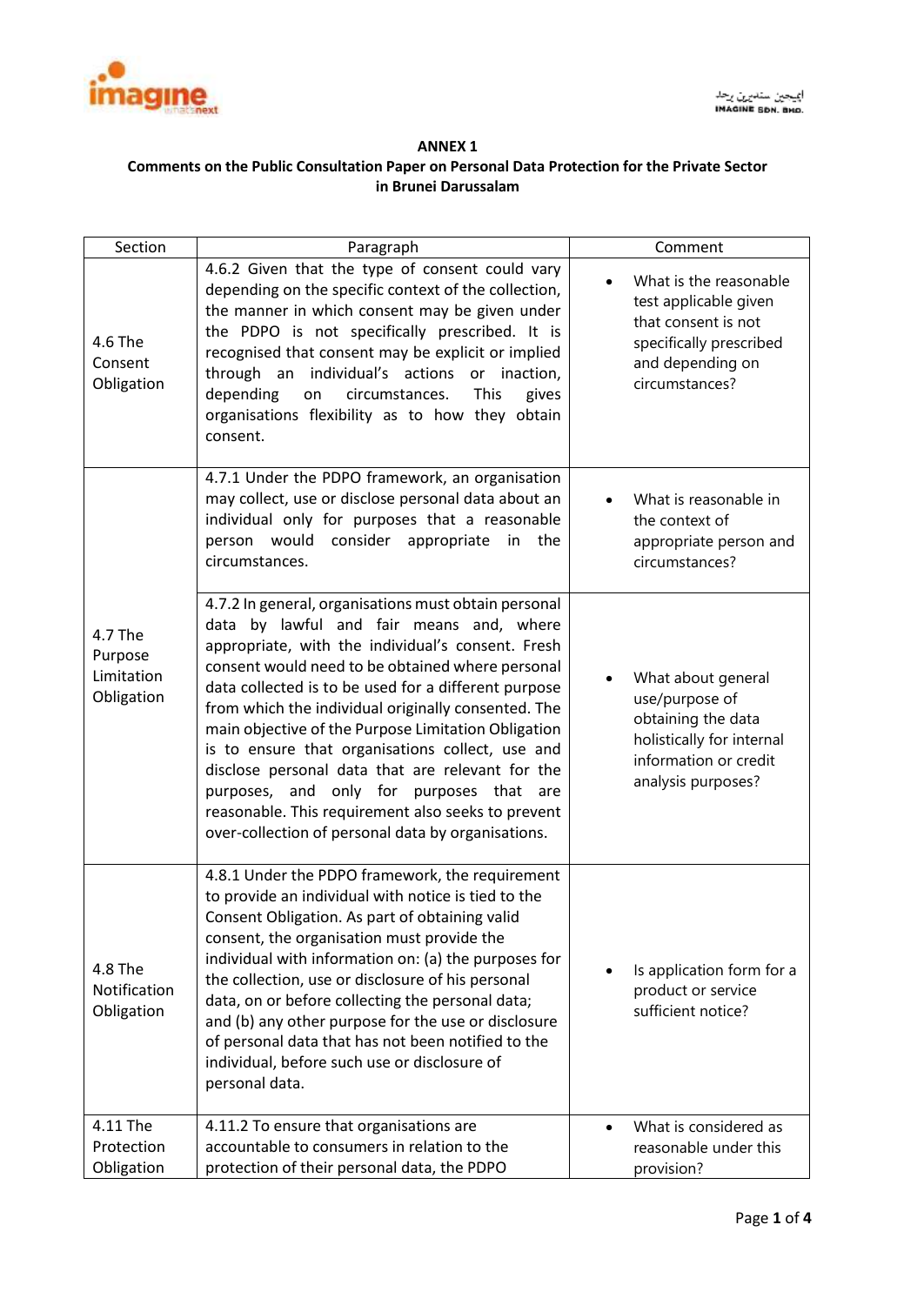

أييجين سنديرن برحد<br>INAGINE SON, BHO.

|                                                              | imposes upon organisations the obligation to make<br>reasonable security arrangements to prevent data<br>breaches. In recent years, there have been several<br>high-profile data breaches internationally, which<br>are usually due to criminal activities like hacking,<br>or organisations failing to impose sufficient or<br>adequate security measures.                                                                                                                                                                                                                                                                                                                                                                         | For example, if hacking<br>occurs, etc., or beyond<br>the control of the<br>organisation, what<br>would be the authority's<br>stance? |
|--------------------------------------------------------------|-------------------------------------------------------------------------------------------------------------------------------------------------------------------------------------------------------------------------------------------------------------------------------------------------------------------------------------------------------------------------------------------------------------------------------------------------------------------------------------------------------------------------------------------------------------------------------------------------------------------------------------------------------------------------------------------------------------------------------------|---------------------------------------------------------------------------------------------------------------------------------------|
|                                                              | 4.11.3 The PDPO provides for a reasonable<br>standard for such security measures, and the<br>degree or nature of the measures required may<br>differ depending on factors such as the nature and<br>sensitivity of the data, the form in which the<br>personal data is stored or held, and the impact to<br>the individual if the personal data is subject to<br>2nauthorized access, disclosure or other risks.                                                                                                                                                                                                                                                                                                                    | How do we measure<br>reasonable standard<br>under this provision?                                                                     |
| 4.12 The<br>Retention<br>Limitation<br>Obligation            | 4.12.1 Under the PDPO, an organisation must<br>cease to retain documents containing personal<br>data, or remove the means by which the personal<br>data can be associated with particular individuals,<br>as soon as it is reasonable to assume that the<br>retention of such personal data no longer serves<br>the purpose for which it was collected and is no<br>longer necessary for legal or business purposes.                                                                                                                                                                                                                                                                                                                | Any guidance to be<br>provided in terms of<br>time frame on retention<br>period?                                                      |
| 5.4 Right to<br>Request for<br>Access to<br>Personal<br>Data | 5.4.3 An organisation must not accede to the<br>individual's access request if the information<br>requested could reasonably be expected to: (a)<br>threaten the safety or physical or mental health of<br>an individual other than the individual who made<br>the request; (b) cause immediate or grave harm to<br>the safety or to the physical or mental health of<br>the individual who made the request; (c) reveal<br>personal data about another individual; (d) reveal<br>the identity of an individual who has provided<br>personal data about another individual and the<br>individual providing the personal data does not<br>consent to the disclosure of his identity; or (e) be<br>contrary to the national interest. | How do we measure<br>reasonableness in the<br>circumstances as<br>mentioned?                                                          |
|                                                              | 5.4.8 If the organisation rejects the individual's<br>access request, it must notify the individual of the<br>rejection within the prescribed time and in the<br>prescribed manner. If the organisation has<br>excluded personal data from the access request, it<br>must notify the individual of the exclusion.                                                                                                                                                                                                                                                                                                                                                                                                                   | What would be the<br>prescribed time?<br>What would be the<br>prescribed manner?                                                      |
| 5.6 Right to<br>Data<br>Portability                          | 5.6.2 When an individual submits a data porting<br>request, the porting organisation is required to<br>transmit the applicable data to the receiving<br>organisation in the prescribed manner if certain                                                                                                                                                                                                                                                                                                                                                                                                                                                                                                                            | What are the prescribed<br>$\bullet$<br>manner and<br>requirements as<br>mentioned?                                                   |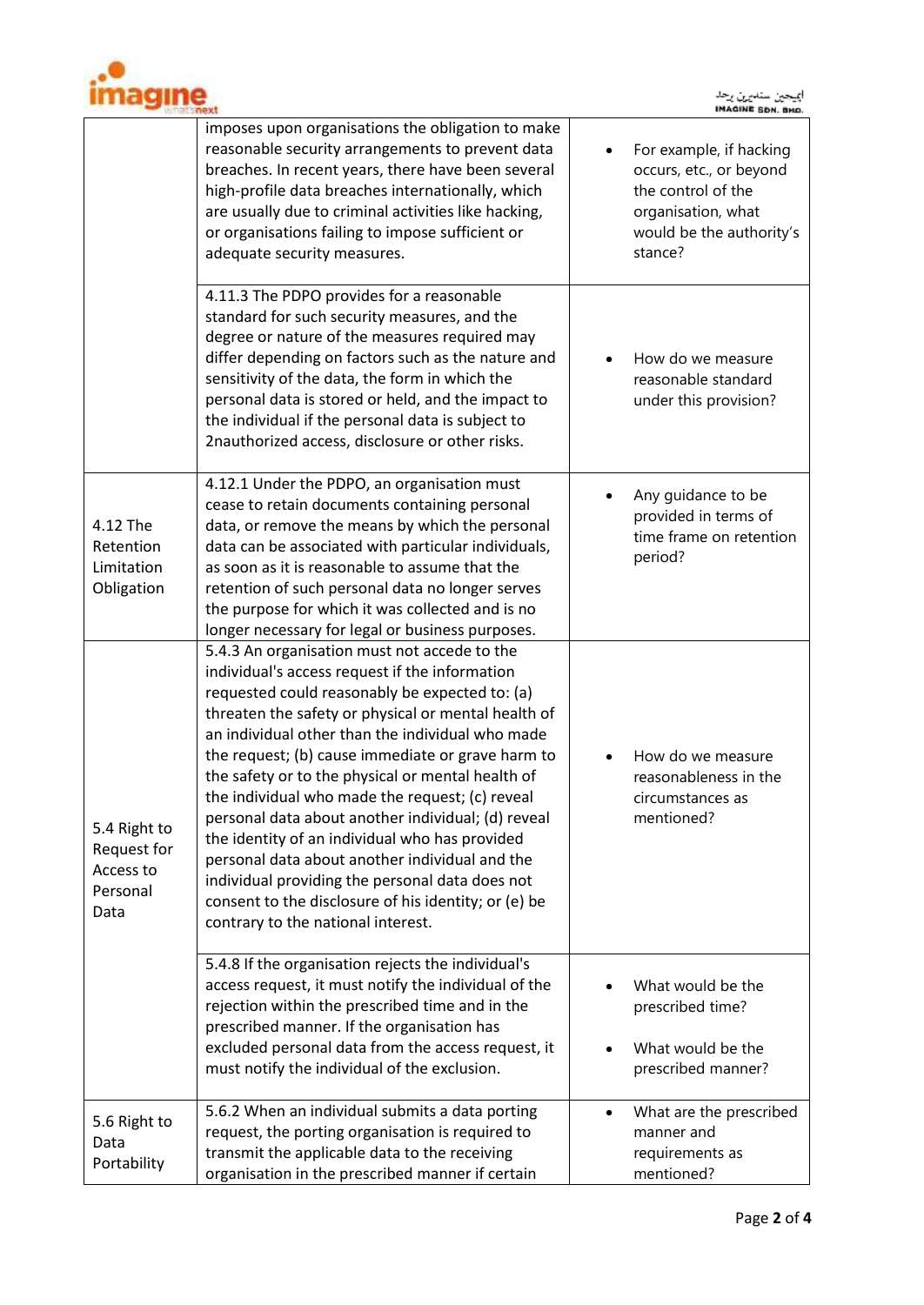

أييجين سنديرن برحد<br>INAGINE SON, BHO.

|                                                 | conditions are fulfilled. The data porting request<br>must satisfy the prescribed requirements and<br>there must be an ongoing relationship between<br>the individual and the porting organisation.                                                                                                                                                                                                                                                                                                                                                         |                                                                                                                                                         |
|-------------------------------------------------|-------------------------------------------------------------------------------------------------------------------------------------------------------------------------------------------------------------------------------------------------------------------------------------------------------------------------------------------------------------------------------------------------------------------------------------------------------------------------------------------------------------------------------------------------------------|---------------------------------------------------------------------------------------------------------------------------------------------------------|
|                                                 | 5.6.7 A porting organisation can disclose personal<br>data about a third party individual (T) to a<br>receiving organisation without T's consent if the<br>data porting request is made in an individual's (P)<br>personal or domestic capacity and relates to P's<br>user activity data or user-provided data. A<br>receiving organisation receiving personal data<br>about T from the porting organisation can use that<br>personal data only for the purposes of providing<br>goods and services to P.                                                   | To seek further<br>clarification and/or<br>elaboration on the<br>process.                                                                               |
|                                                 | 5.6.8 An organisation must not port the applicable<br>data if the transmission of the applicable data can<br>reasonably be expected to: (a) threaten the<br>physical or mental health of another individual; (b)<br>cause immediate or grave harm to the physical or<br>mental safety of the individual related to the data;<br>(c) be contrary to national interests; or (d) if so<br>instructed by the Responsible Authority.                                                                                                                             | How do we measure (a),<br>(b) and $(c)?$                                                                                                                |
| 8. Do Not Call<br>('DNC")<br>Regime             | 8.3 Generally, organisations in Brunei Darussalam<br>that make marketing calls or send marketing<br>messages by way of text message or fax will be<br>required to check the phone numbers against the<br>DNC Registry and ensure that they do not make<br>calls or send messages to registered numbers,<br>unless an exception or exclusion applies. For<br>example, where the individual had given explicit<br>consent for the company to contact him or her for<br>marketing purposes, or the recipient is in an<br>ongoing relationship with the sender. | How and/or what are<br>the steps to be taken to<br>check?<br>Person name? or I.C. no.<br>or phone number?<br>Confirmation check<br>against number only? |
| 8.5 Duty to<br>Check the<br><b>DNC Register</b> | 8.5.2 A sender may obtain valid confirmation from<br>the Responsible Authority that the Brunei<br>telephone number is not listed on the relevant<br>DNC Register. The sender may do so by making an<br>application to the Responsible Authority in receive<br>this confirmation. This application to the<br>Responsible Authority has to be made within the<br>prescribed duration before sending the specified<br>message.                                                                                                                                 | What would be the<br>timeframe? From<br>checking to<br>confirmation.                                                                                    |
|                                                 | 8.6 Role and Responsibility of Checkers                                                                                                                                                                                                                                                                                                                                                                                                                                                                                                                     | What does checkers<br>refer to?                                                                                                                         |